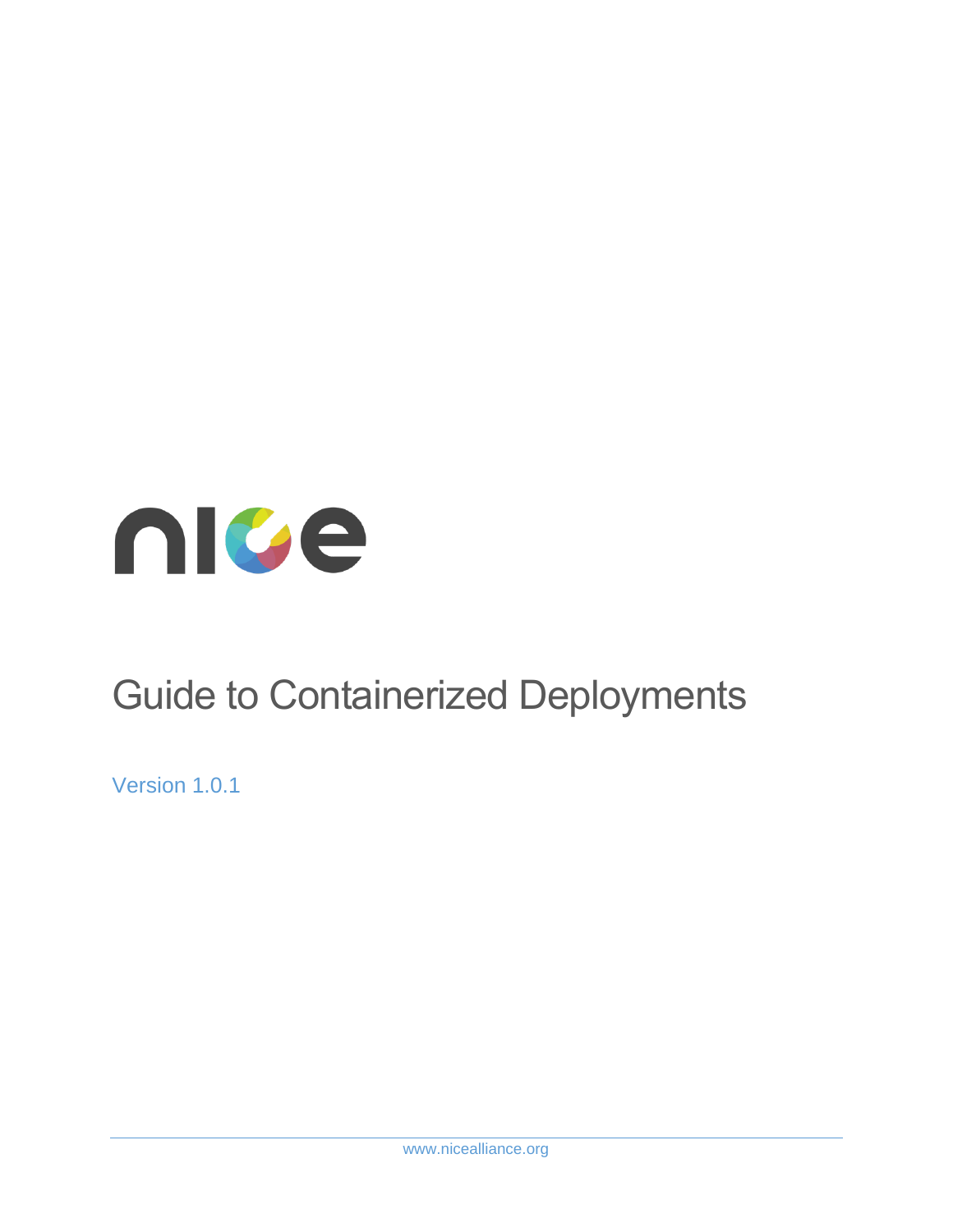Copyright 2019 NICE Alliance Promoters and other contributors to this document. All rights reserved. Third-party trademarks and names are the property of their respective owners.

Recipients of this document may copy, distribute, publish, or display this document so long as this copyright notice, license and disclaimer are retained with all copies of the document. No license is granted to modify this document.

THIS DOCUMENT IS PROVIDED "AS IS" AND WITHOUT WARRANTY OF ANY KIND. THE NICE ALLIANCE PROMOTERS AND ANY CONTRIBUTORS MAKE OR HAVE MADE NO REPRESENTATIONS OR WARRANTIES WHATSOEVER EXPRESS OR IMPLIED, STATUTORY OR OTHERWISE, REGARDING THE CONTENTS OF THIS DOCUMENTS AND/OR USE THEREOF, INCLUDING WITHOUT LIMITATION, ANY REPRESENTATION OR WARRANTY OF ACCURACY, RELIABILITY, MERCHANTABILITY, GOOD TITLE, NON-INFRINGEMENT, OR FITNESS FOR ANY PARTICULAR PURPOSE.

IN NO EVENT SHALL THE NICE ALLIANCE PROMOTERS, ANY CONTRIBUTORS OR THEIR AFFILIATES, INCLUDING THEIR RESPECTIVE EMPLOYEES, DIRECTORS, OFFICERS OR AGENTS, BE LIABLE FOR ANY DIRECT, INDIRECT, SPECIAL, INCIDENTAL, PUNITIVE OR CONSEQUENTIAL DAMAGES, ARISING OUT OF OR RELATING TO ANY USE OR DISTRIBUTION OF OR INABILITY TO USE THIS DOCUMENT (INCLUDING FUTURE UPDATES TO THIS DOCUMENTS), WHETHER OR NOT (1) SUCH DAMAGES ARE BASED UPON TORT, NEGLIGENCE, FRAUD, WARRANTY, CONTRACT OR ANY OTHR LEGAL THEORY, (2) THE NICE ALLIANCE PROMOTERS, CONTRIBUTORS OR THEIR AFFILIATES HAVE BEEN ADVISED OF THE POSSIBILITY OF SUCH DAMAGES; OR (3) SUCH DAMAGES WERE REASONABLY FORESEEABLE.

THIS DOCUMENT IS SUBJECT TO CHANGE AND UPDATED VERSIONS MAY BE DEVELOPED BY THE NICE ALLIANCE PROMOTERS.

Scenera, Inc., Nikon Corporation, Sony Semiconductor Solutions Corporation, Wistron Corporation and Hon Hai Precision Industry Co., Ltd.(NICE Alliance Promoters) contributed to this document.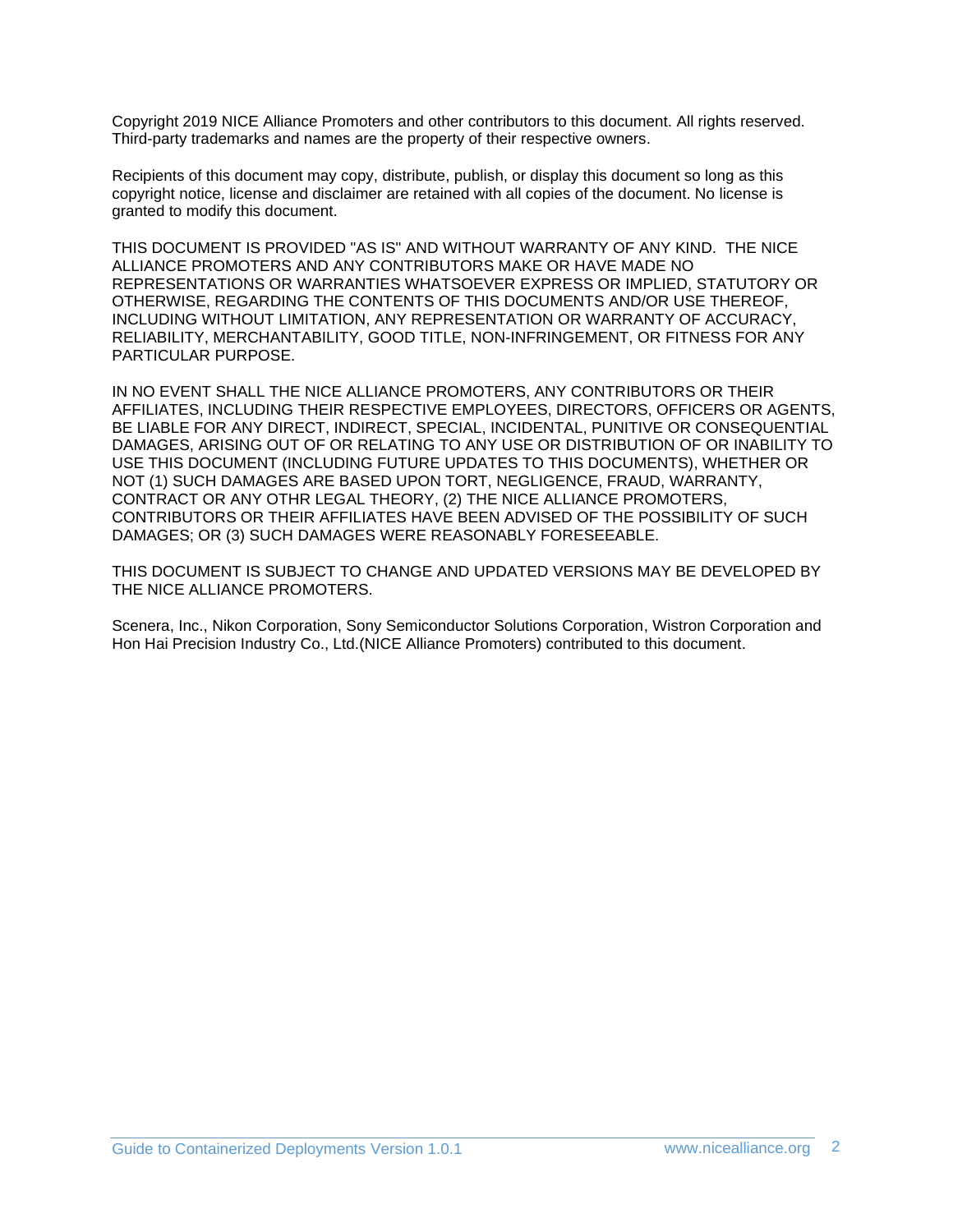## Revision History

| Version | Date        | Comments      |
|---------|-------------|---------------|
| 1.0.1   | 20 Dec 2019 | First release |

## **Contributors**

| <b>Name</b>        | Company |
|--------------------|---------|
| <b>Andrew Wajs</b> | Scenera |
| Aviram Cohen       | Scenera |
| Hideki Ando        | Sony    |
| Hironori Miyoshi   | Sony    |
| <b>Wendy Tin</b>   | Wistron |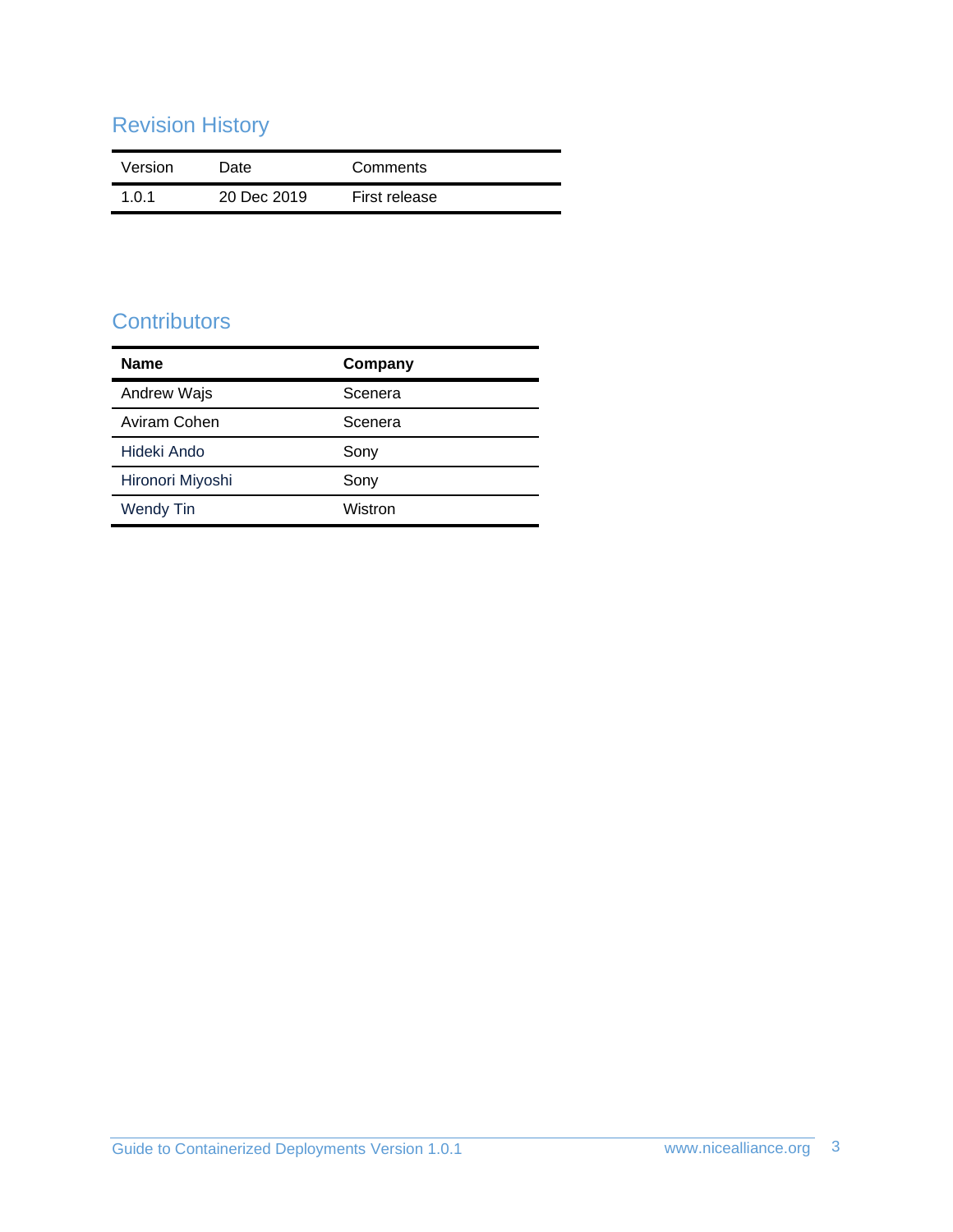### Table of Contents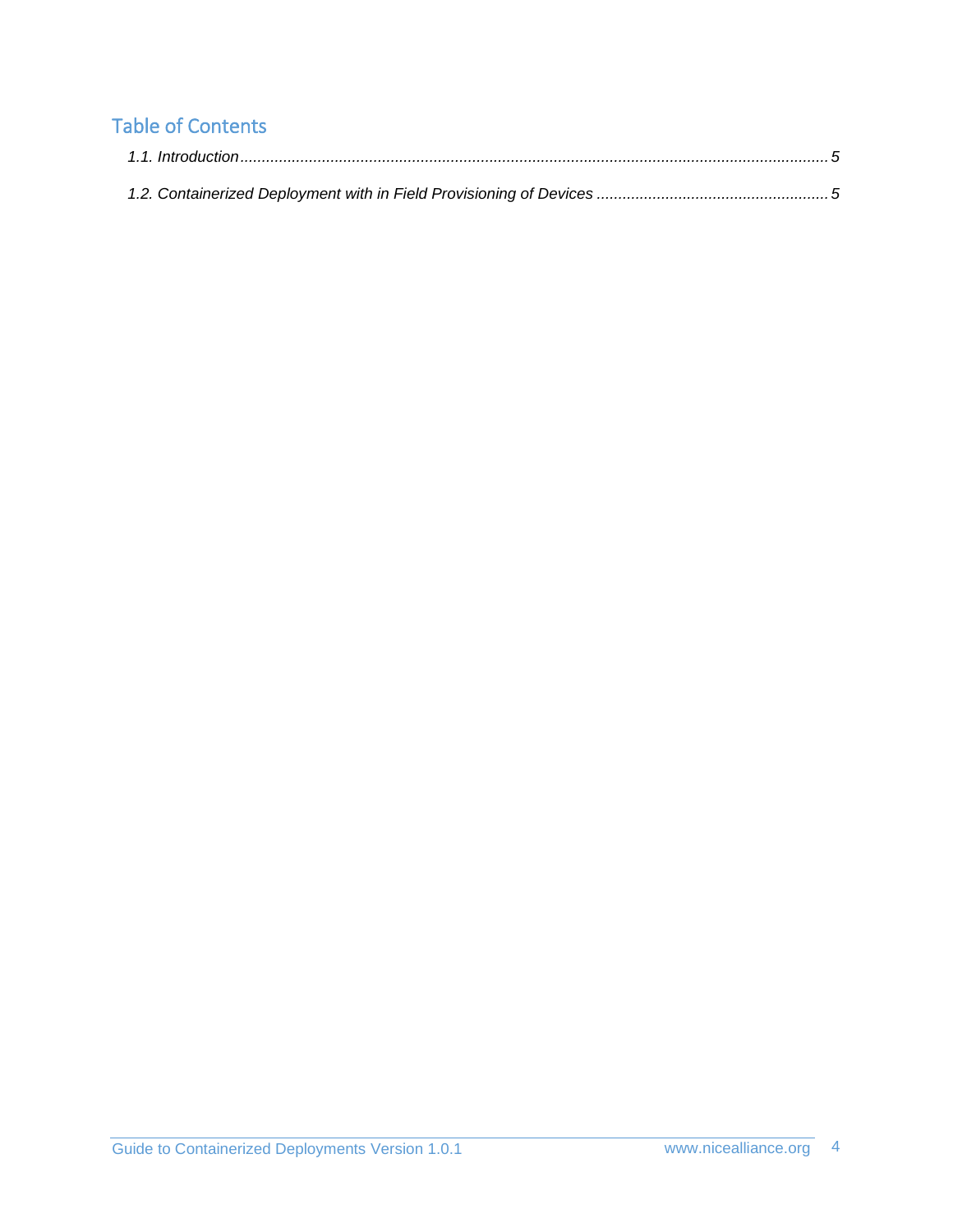#### <span id="page-4-0"></span>1.1. Introduction

NICE Devices may be provisioned by packaging software that implements the NICE specifications (NICE Software) into containers and deploying via a container infrastructure such as Docker. This document provides an overview for the process to deploy a NICE Device as a set of containers. The NICE Device may be a camera, IoT device or a NICE Bridge that connects between existing cameras and Internet of Things (IoT) devices and the NICE world.

#### <span id="page-4-1"></span>1.2. Containerized Deployment with in Field Provisioning of Devices

Many IoT devices make use of containers to deploy applications to these devices. An example of a containerized deployment technology is Docker. When using containers to deploy NICE Software, it is partitioned into containers which are deployed to the Device with the appropriate container runtime. When the Device boots up for the first time it downloads the appropriate containers to execute on the Device. The implementation of the container technology is out of the Scope of the NICE specification. The implementor may select from any implementation of containerization in the market and may use the provided mechanisms for managing the download of containers to the Device. The contents of the Device Security Object are injected into the containerized NICE software when the Device makes the request for the containers that are to be downloaded to the Device.



Figure 1. Sequence Diagram of Containerized Deployment

The above sequence diagram shows how a containerized deployment can work with a typical IoT container deployment technology.